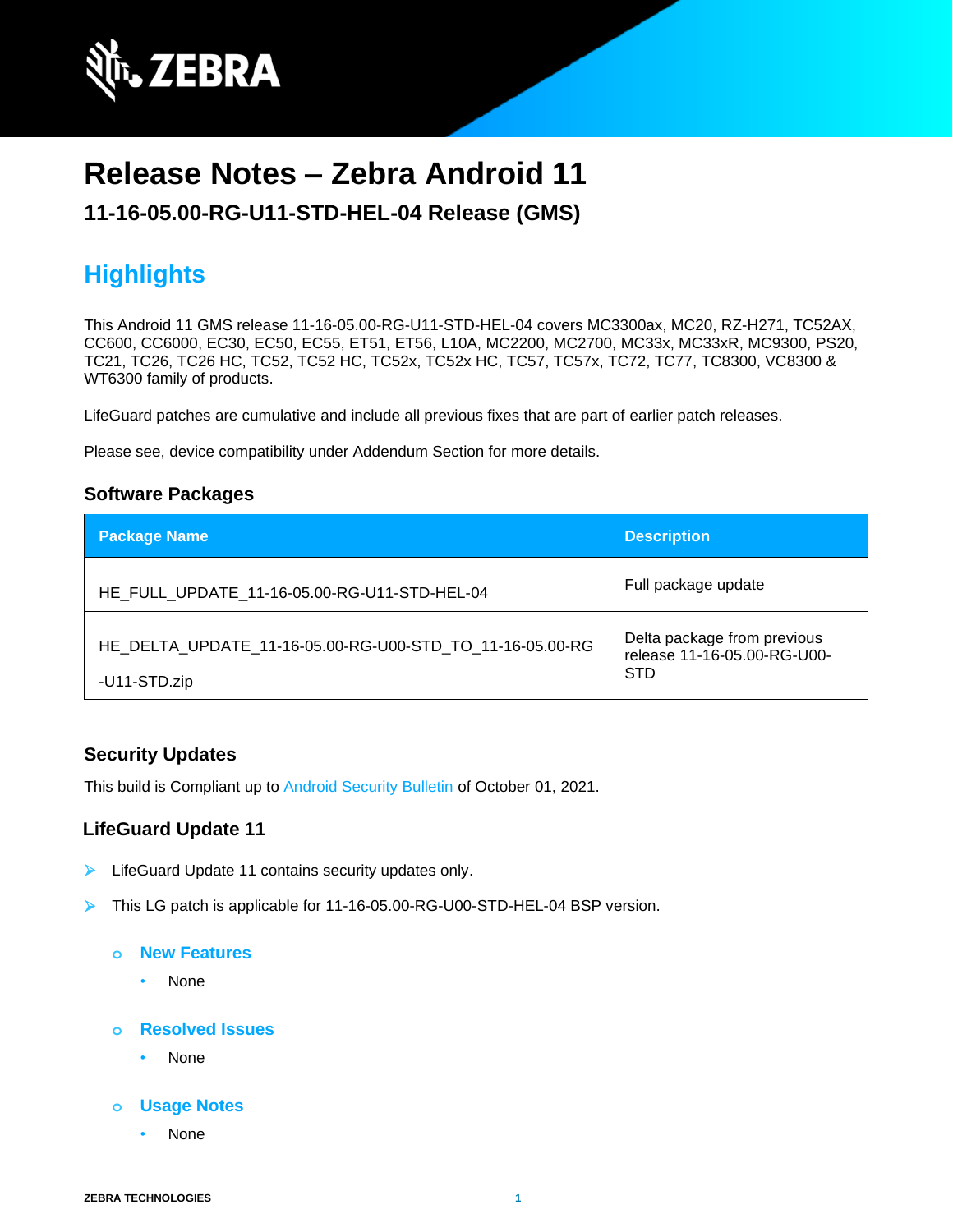

#### **Version Information**

Below Table contains important information on versions

| <b>Description</b>          | <b>Version</b>                                       |
|-----------------------------|------------------------------------------------------|
| <b>Product Build Number</b> | 11-16-05.00-RG-U11-STD-HEL-04                        |
| <b>Android Version</b>      | 11                                                   |
| Security Patch level        | October 01, 2021                                     |
| <b>Component Versions</b>   | Please see Component Versions under Addendum section |

### **Device Support**

The products supported in this release are MC3300ax, MC20, RZ-H271, TC52AX, CC600, CC6000, EC30, EC50, EC55, ET51, ET56, L10A, MC2200, MC2700, MC33x, MC33xR, MC9300, PS20, TC21, TC26, TC26 HC, TC52, TC52 HC, TC52x, TC52x HC, TC57, TC57x, TC72, TC77, TC8300, VC8300 & WT6300 family of products. Please see device compatibility details under Addendum Section.

### **Known Constraints**

- In-order to avoid any inconsistencies in Settings UI it is recommended to wait for a few seconds after the device boots up before launching settings UI.
- On upgrading a device from A8/A9/A10 to A11, NFC manager configuration need to be re-applied.
- Starting Android 11 on SDM660, an UPL file cannot consist of both Full OTA and Delta OTA package. On A11 customer can directly install the Full OTA package of required LG image
- One second Bluetooth jitter noticed in 2.4GHz band.
- Ethernet UI is accessible from settings despite being disabled
- RxLogger fails to store logs in internal storage when external SDCard is formatted as internal/adaptable, or it is ejected during run time.
- BLE FW update will not work without enabling location service under settings.

### **Important Links**

- [Installation and setup instructions](https://www.zebra.com/content/dam/zebra_new_ia/en-us/software/operating-system/helios/A11-os-update-instructions.pdf) (if the link does not work, please copy It to browser and try)
- [Zebra Techdocs](http://techdocs.zebra.com/)
- **[Developer Portal](http://developer.zebra.com/)**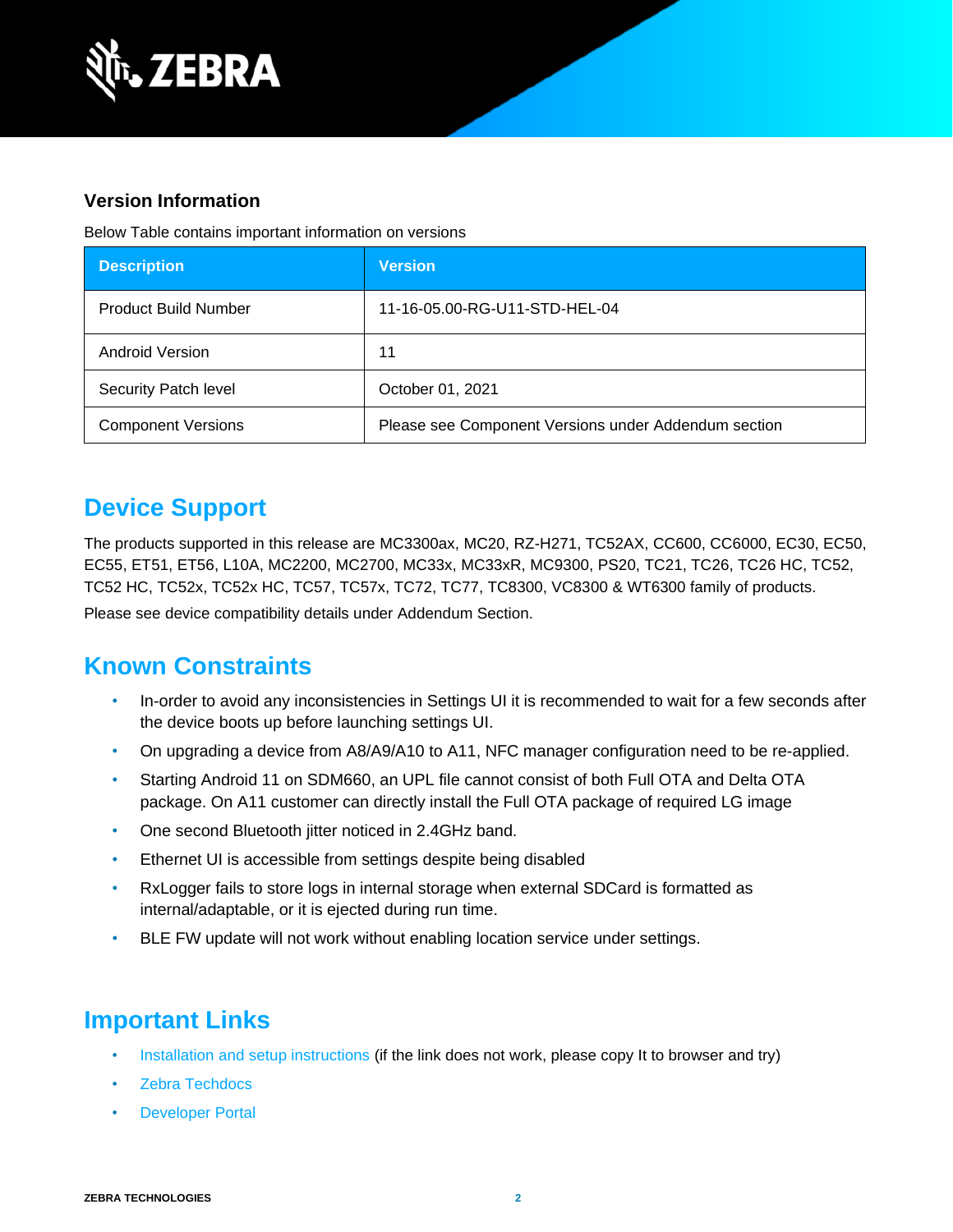

## **Addendum**

### **Device Compatibility**

This software release has been approved for use on the following devices.

| <b>Device</b><br><b>Family</b> | <b>Part Number</b>                                                                                                                                                                                                                                                                                                                                                                                                                                                                                                                                                                                                                                                                                                                                                |                                                                                                                                                                                                                                                                                                                                                                                                                                                                                                                                                                                                                                                                                                                                                                               | <b>Device Specific</b><br><b>Manuals and Guides</b> |
|--------------------------------|-------------------------------------------------------------------------------------------------------------------------------------------------------------------------------------------------------------------------------------------------------------------------------------------------------------------------------------------------------------------------------------------------------------------------------------------------------------------------------------------------------------------------------------------------------------------------------------------------------------------------------------------------------------------------------------------------------------------------------------------------------------------|-------------------------------------------------------------------------------------------------------------------------------------------------------------------------------------------------------------------------------------------------------------------------------------------------------------------------------------------------------------------------------------------------------------------------------------------------------------------------------------------------------------------------------------------------------------------------------------------------------------------------------------------------------------------------------------------------------------------------------------------------------------------------------|-----------------------------------------------------|
| MC3300ax                       | MC330X-SJ2EG4NA<br>MC330X-SJ3EG4NA<br>MC330X-SJ4EG4NA<br>MC330X-SJ2EG4RW<br>MC330X-SJ3EG4RW<br>MC330X-SJ4EG4RW<br>MC330X-SA2EG4NA<br>MC330X-SA3EG4NA<br>MC330X-SA4EG4NA<br>MC330X-SA2EG4RW<br>MC330X-SA3EG4RW<br>MC330X-SA4EG4RW<br>MC330X-SA3EG4IN<br>MC330X-SA4EG4IN<br>MC330X-SJ3EG4IN<br>MC330X-SJ4EG4IN<br>MC330X-SJ2EG4RU<br>MC330X-SJ3EG4RU<br>MC330X-SA2EG4RU<br>MC330X-SA3EG4RU<br>MC330X-SA3EG4TR<br>MC330X-SA4EG4TR<br>MC330X-SE2EG4NA<br>MC330X-SE3EG4NA<br>MC330X-SE4EG4NA<br>MC330X-SE2EG4RW<br>MC330X-SE3EG4RW<br>MC330X-SE4EG4RW<br>MC330X-SG2EG4NA<br>MC330X-SG3EG4NA<br>MC330X-SG4EG4NA<br>MC330X-SG2EG4RW<br>MC330X-SG3EG4RW<br>MC330X-SG4EG4RW<br>MC330X-SG3EG4IN<br>MC330X-SE3EG4RU<br>MC330X-SG3EG4RU<br>MC330X-SG3EG4TR<br>MC330X-SG4EG4TR | MC330X-GJ2EG4NA<br>MC330X-GJ3EG4NA<br>MC330X-GJ4EG4NA<br>MC330X-GJ2EG4RW<br>MC330X-GJ3EG4RW<br>MC330X-GJ4EG4RW<br>MC330X-GJ3EG4IN<br>MC330X-GJ4EG4IN<br>MC330X-GJ2EG4RU<br>MC330X-GJ3EG4RU<br>MC330X-GJ4EG4RU<br>MC330X-GE2EG4NA<br>MC330X-GE3EG4NA<br>MC330X-GE4EG4NA<br>MC330X-GE2EG4RW<br>MC330X-GE3EG4RW<br>MC330X-GE4EG4RW<br>MC330X-GE2EG4RU<br>MC330X-GE3EG4RU<br>MC330X-GE4EG4RU<br>MC330X-GE3EG4IN<br>MC330X-GE4EG4IN<br>MC330X-GJ3EG4RW01<br>MC330X-GJ3EG4NA01<br>MC330X-GJ3EG4IN01<br>MC330X-GJ3BG4IN01<br>MC330X-GJ3BG4RW01<br>MC330X-GJ3BG4NA01<br>MC330X-SJ3BG4RW<br>MC330X-GE4BG4RW<br>MC330X-GE3BG4RW<br>MC330X-GJ3BG4RW<br>MC330X-GJ4BG4RW<br>MC330X-SJ4BG4NA<br>MC330X-GE2BG4RW<br>MC330X-GE4BG4NA<br>MC330X-GJ4BG4NA<br>MC330X-GJ2BG4RW<br>MC330X-GE3BG4NA | MC3300ax Home Page                                  |
| <b>MC20</b>                    | <b>RZ-H271</b>                                                                                                                                                                                                                                                                                                                                                                                                                                                                                                                                                                                                                                                                                                                                                    | MC200A-GA2S40JP                                                                                                                                                                                                                                                                                                                                                                                                                                                                                                                                                                                                                                                                                                                                                               | <b>MC20 Home Page</b>                               |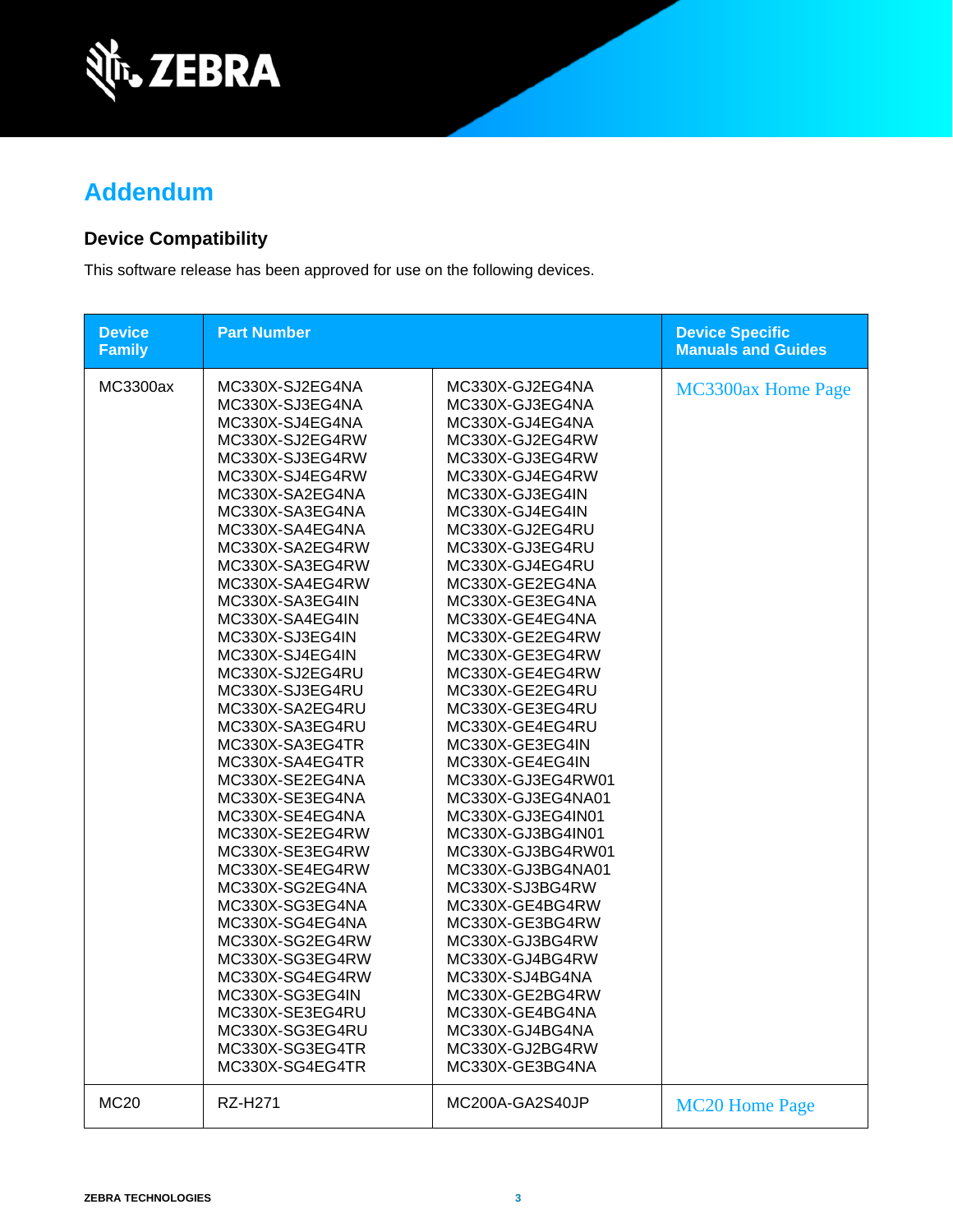

| TC52AX      | TC520L-1YFMU7P-NA<br>TC520L-1YFMU7T-NA<br>TC520L-1YLMU7T-NA                                                                                                                                                                                                                                                                                                          | TC520L-1YFMU7P-A6<br>TC520L-1YFMU7T-A6<br>TC520L-1YLMU7T-A6                                                                                                                                                                                                                                                                                      | <b>TC52ax Home Page</b> |
|-------------|----------------------------------------------------------------------------------------------------------------------------------------------------------------------------------------------------------------------------------------------------------------------------------------------------------------------------------------------------------------------|--------------------------------------------------------------------------------------------------------------------------------------------------------------------------------------------------------------------------------------------------------------------------------------------------------------------------------------------------|-------------------------|
| CC600       | CC600-5-3200LNNA<br>CC600-5-3200LNWW                                                                                                                                                                                                                                                                                                                                 | CC600-5-3200LNRU<br>CC600-5-3200LNIN                                                                                                                                                                                                                                                                                                             | <b>CC600 Home Page</b>  |
| CC6000      | CC6000-10-3200LCWW<br>CC6000-10-3200PCWW<br>CC6000-10-3200LCNA<br>CC6000-10-320NLCNA                                                                                                                                                                                                                                                                                 | CC6000-10-3200LCRU<br>CC6000-10-3200PCNA<br>CC6000-10-3200LNNA<br>CC6000-10-320NLCWW                                                                                                                                                                                                                                                             | <b>CC6000 Home Page</b> |
| <b>EC30</b> | EC300K-1SA2ANA<br>EC300K-1SA2AA6<br>EC300K-1SA2AIA                                                                                                                                                                                                                                                                                                                   | KT-EC300K-1SA2BNA-10<br>KT-EC300K-1SA2BA6-10                                                                                                                                                                                                                                                                                                     | <b>EC30 Home Page</b>   |
| <b>EC50</b> | EC500K-01B132-NA<br>EC500K-01B242-NA<br>EC500K-01B243-NA<br>EC500K-01D141-NA<br>EC500K-01B112-NA<br>EC500K-01B222-NA<br>EC500K-01B223-NA<br>EC500K-01D121-NA                                                                                                                                                                                                         | EC500K-01B243-A6<br>EC500K-01D141-A6<br>EC500K-01B132-A6<br>EC500K-01B242-A6<br>EC500K-01B112-A6<br>EC500K-01B222-A6<br>EC500K-01B223-A6<br>EC500K-01D121-A6                                                                                                                                                                                     | <b>EC50 Home Page</b>   |
| <b>EC55</b> | EC55AK-01B112-NA<br>EC55AK-11B112-NA<br>EC55AK-11B132-NA<br>EC55AK-21B222-NA<br>EC55AK-21B223-NA<br>EC55AK-21B242-NA<br>EC55AK-21B243-NA<br>EC55AK-21D121-NA<br>EC55AK-21D141-NA<br>EC55AK-21D221-NA<br>EC55BK-01B112-A6<br>EC55BK-11B112-A6<br>EC55BK-11B112-BR<br>EC55BK-11B112-IA<br>EC55BK-11B112-ID<br>EC55BK-11B112-RU<br>EC55BK-11B112-XP<br>EC55BK-11B132-A6 | EC55BK-11B223-A6<br>EC55BK-21B222-A6<br>EC55BK-21B223-A6<br>EC55BK-21B223-BR<br>EC55BK-21B223-IA<br>EC55BK-21B223-ID<br>EC55BK-21B223-RU<br>EC55BK-21B223-XP<br>EC55BK-21B242-A6<br>EC55BK-21B243-A6<br>EC55BK-21D121-A6<br>EC55BK-21D121-BR<br>EC55BK-21D121-IA<br>EC55BK-21D121-ID<br>EC55BK-21D121-RU<br>EC55BK-21D121-XP<br>EC55BK-21D141-A6 | <b>EC55 Home Page</b>   |
| ET51        | ET51CT-G21E-00A6<br>ET51CT-G21E-00NA<br>ET51CE-G21E-00NA<br>ET51CE-G21E-00A6                                                                                                                                                                                                                                                                                         | ET51CE-G21E-00IA<br>ET51CE-G21E-SFA6<br>ET51CE-G21E-SFNA                                                                                                                                                                                                                                                                                         | ET51 Home Page          |
| ET56        | ET56DT-G21E-00NA<br>ET56ET-G21E-00A6<br>ET56ET-G21E-00IA                                                                                                                                                                                                                                                                                                             | ET56DE-G21E-00A6<br>ET56DE-G21E-00NA                                                                                                                                                                                                                                                                                                             | <b>ET56 Home Page</b>   |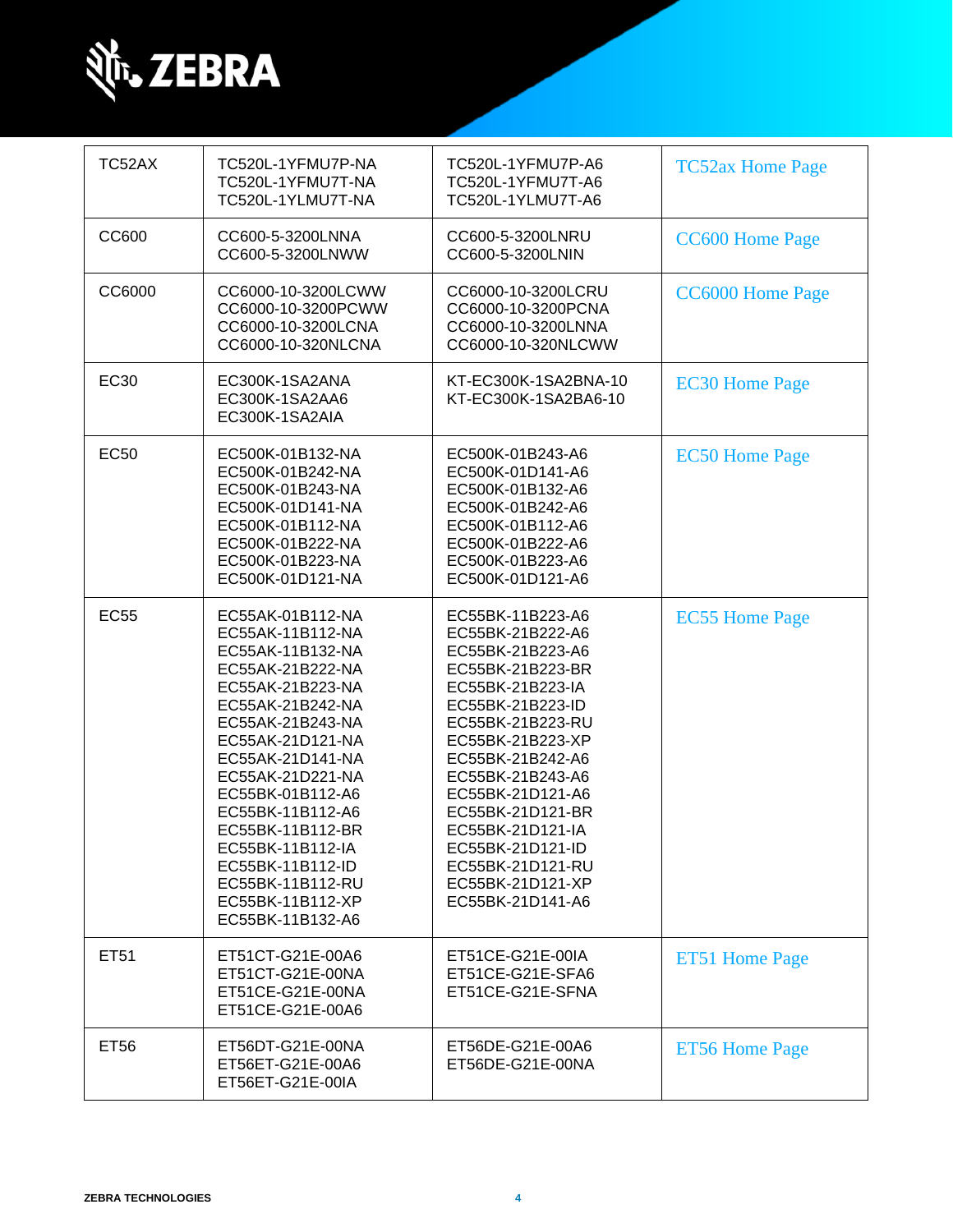

| <b>L10A</b> | RTL10B1-xxxxxxxxxXNA<br>(North America)<br>RTL10B1-xxAxxX0x00A6<br>(ROW)<br>Note: 'x' Stands for wild card<br>for different configurations                                                                                                                                                                                                                                                                                                                                                                 | RTL10B1-xxAxxX0x00IN<br>(India)<br>RTL10B1-xxxxxxxxxRU<br>(Russia)                                                                                                                                                                                                                                                                                                                                                                                                                                         | <b>L10A Home Page</b> |
|-------------|------------------------------------------------------------------------------------------------------------------------------------------------------------------------------------------------------------------------------------------------------------------------------------------------------------------------------------------------------------------------------------------------------------------------------------------------------------------------------------------------------------|------------------------------------------------------------------------------------------------------------------------------------------------------------------------------------------------------------------------------------------------------------------------------------------------------------------------------------------------------------------------------------------------------------------------------------------------------------------------------------------------------------|-----------------------|
| MC2200      | MC220K-2A3S3RW<br>MC220K-2A3E3NA01<br>MC220K-2A3E3IN01<br>MC220K-2A3E3RW01<br>MC220K-2B3E3RW<br>MC220K-2B3S3RW<br>MC220K-2B3S3NA<br>MC220K-2B3S3IN<br>MC220K-2B3S3RU<br>MC220K-2B3S3TR                                                                                                                                                                                                                                                                                                                     | MC220K-2B3S3XP<br>MC220K-2A3S3RU<br>MC220J-2A3S2RW<br>MC220J-2A3S2NA<br>MC220J-2A3S2IN<br>MC220J-2A3S2XP<br>MC220J-2A3S2RU<br>MC220J-2A3E2RU<br>MC220J-2A3S2TR                                                                                                                                                                                                                                                                                                                                             | MC2200 Home Page      |
| MC2700      | MC27AK-2B3S3NA<br>MC27AK-4B3S3NA<br>MC27BJ-2A3S2ID<br>MC27BJ-2A3S2IN<br>MC27BJ-2A3S2RW<br>MC27BJ-2A3S2XP<br>MC27BK-2B3S3ID<br>MC27BK-2B3S3IN                                                                                                                                                                                                                                                                                                                                                               | MC27BK-2B3S3RW<br>MC27BK-2B3S3XP<br>MC27BK-4B3S3RW<br>MC27BJ-2A3S2RU<br>MC27BJ-2A3S2TR<br>MC27BK-2B3S3RU<br>MC27BK-2B3S3TR<br>MC27AJ-2A3S2NA                                                                                                                                                                                                                                                                                                                                                               | MC2700 Home Page      |
| MC3300x     | MC330L-GE2EG4NA<br>MC330L-GE2EG4RU<br>MC330L-GE2EG4RW<br>MC330L-GE3EG4IN<br>MC330L-GE3EG4NA<br>MC330L-GE3EG4RU<br>MC330L-GE3EG4RW<br>MC330L-GE4EG4IN<br>MC330L-GE4EG4NA<br>MC330L-GE4EG4RU<br>MC330L-GE4EG4RW<br>MC330L-GJ2EG4NA<br>MC330L-GJ2EG4RU<br>MC330L-GJ2EG4RW<br>MC330L-GJ3EG4IN<br>MC330L-GJ3EG4NA<br>MC330L-GJ3EG4RU<br>MC330L-GJ3EG4RW<br>MC330L-GJ4EG4IN<br>MC330L-GJ4EG4NA<br>MC330L-GJ4EG4RU<br>MC330L-GJ4EG4RW<br>MC330L-GL2EG4NA<br>MC330L-GL2EG4RW<br>MC330L-GL3EG4IN<br>MC330L-GL3EG4NA | MC330L-SC2EG4NA<br>MC330L-SC2EG4RW<br>MC330L-SC3EG4NA<br>MC330L-SC3EG4RW<br>MC330L-SC4EG4NA<br>MC330L-SC4EG4RW<br>MC330L-SE2EG4NA<br>MC330L-SE2EG4RW<br>MC330L-SE3EG4NA<br>MC330L-SE3EG4RU<br>MC330L-SE3EG4RW<br>MC330L-SE4EG4NA<br>MC330L-SE4EG4RW<br>MC330L-SG2EG4NA<br>MC330L-SG2EG4RW<br>MC330L-SG3EG4IN<br>MC330L-SG3EG4NA<br>MC330L-SG3EG4RU<br>MC330L-SG3EG4RW<br>MC330L-SG3EG4TR<br>MC330L-SG4EG4NA<br>MC330L-SG4EG4RW<br>MC330L-SG4EG4TR<br>MC330L-SJ2EG4NA<br>MC330L-SJ2EG4RU<br>MC330L-SJ2EG4RW | MC3300x Home Page     |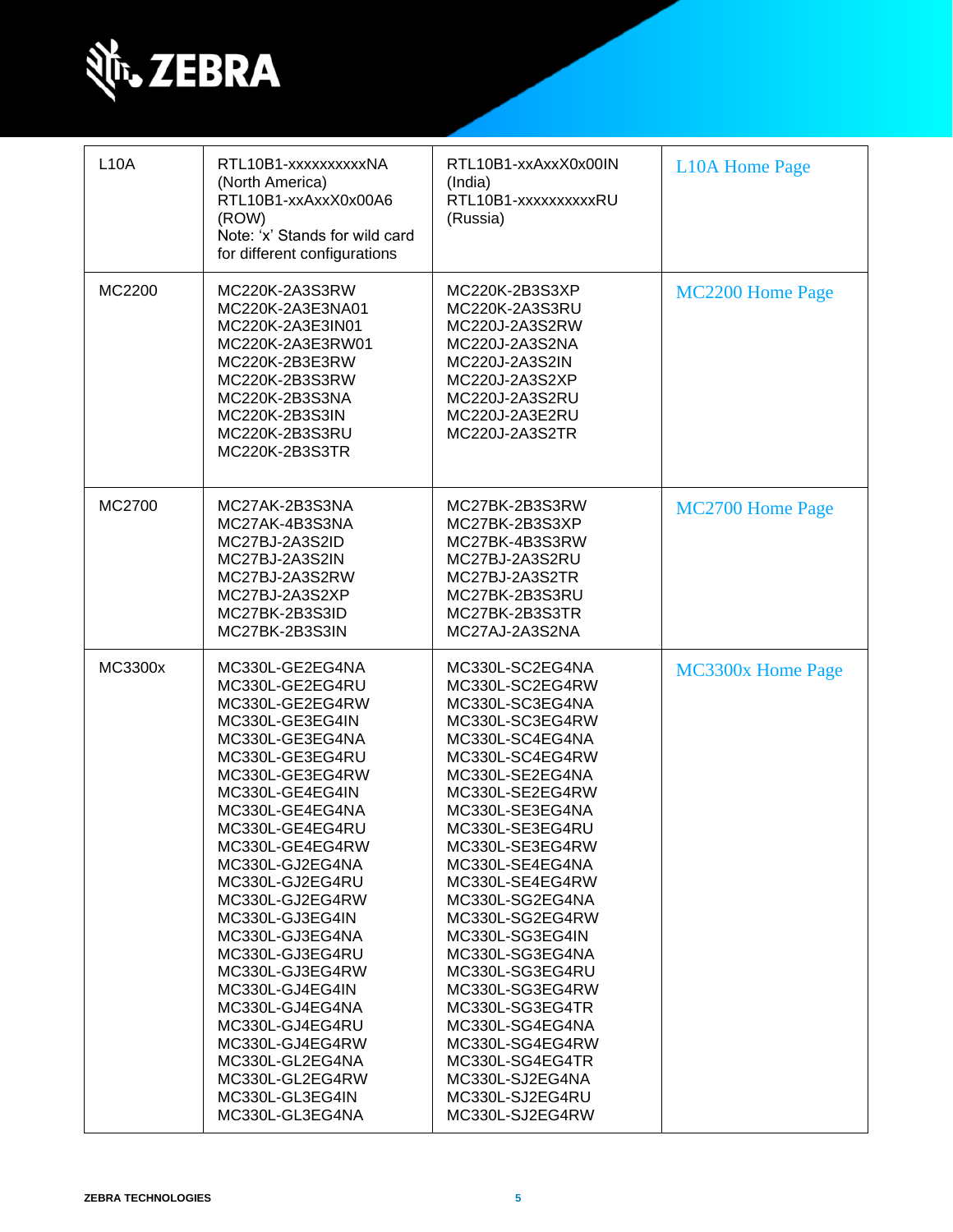

|          | MC330L-GL3EG4RW<br>MC330L-GL4EG4IN<br>MC330L-GL4EG4NA<br>MC330L-GL4EG4RW<br>MC330L-RC2EG4NA<br>MC330L-RC2EG4RW<br>MC330L-RC3EG4NA<br>MC330L-RC3EG4RW<br>MC330L-RC4EG4NA<br>MC330L-RC4EG4RW<br>MC330L-RL2EG4NA<br>MC330L-RL2EG4RW<br>MC330L-RL3EG4NA<br>MC330L-RL3EG4RW<br>MC330L-RL4EG4NA<br>MC330L-RL4EG4RW<br>MC330L-SA2EG4NA<br>MC330L-SA2EG4RU<br>MC330L-SA2EG4RW<br>MC330L-SA3EG4IN<br>MC330L-SA3EG4NA<br>MC330L-SA3EG4RU<br>MC330L-SA3EG4RW<br>MC330L-SA3EG4TR<br>MC330L-SA4EG4IN<br>MC330L-SA4EG4NA<br>MC330L-SA4EG4RW<br>MC330L-SA4EG4TR | MC330L-SJ3EG4IN<br>MC330L-SJ3EG4NA<br>MC330L-SJ3EG4RU<br>MC330L-SJ3EG4RW<br>MC330L-SJ4EG4IN<br>MC330L-SJ4EG4NA<br>MC330L-SJ4EG4RW<br>MC330L-SK2EG4NA<br>MC330L-SK2EG4RW<br>MC330L-SK3EG4NA<br>MC330L-SK3EG4RU<br>MC330L-SK3EG4RW<br>MC330L-SK4EG4NA<br>MC330L-SK4EG4RW<br>MC330L-SL2EG4NA<br>MC330L-SL2EG4RW<br>MC330L-SL3EG4NA<br>MC330L-SL3EG4RW<br>MC330L-SL4EG4NA<br>MC330L-SL4EG4RW<br>MC330L-SM2EG4NA<br>MC330L-SM2EG4RU<br>MC330L-SM2EG4RW<br>MC330L-SM3EG4NA<br>MC330L-SM3EG4RW<br>MC330L-SM4EG4NA<br>MC330L-SM4EG4RW |                       |
|----------|--------------------------------------------------------------------------------------------------------------------------------------------------------------------------------------------------------------------------------------------------------------------------------------------------------------------------------------------------------------------------------------------------------------------------------------------------------------------------------------------------------------------------------------------------|-------------------------------------------------------------------------------------------------------------------------------------------------------------------------------------------------------------------------------------------------------------------------------------------------------------------------------------------------------------------------------------------------------------------------------------------------------------------------------------------------------------------------------|-----------------------|
| MC3300xR | MC333U-GJ2EG4EU<br>MC333U-GJ2EG4IL<br>MC333U-GJ2EG4JP<br>MC333U-GJ2EG4RU<br>MC333U-GJ2EG4US<br>MC333U-GJ3EG4EU<br>MC333U-GJ3EG4RU<br>MC333U-GJ3EG4US<br>MC333U-GJ4EG4EU<br>MC333U-GJ4EG4IN<br>MC333U-GJ4EG4JP<br>MC333U-GJ4EG4RU<br>MC333U-GJ4EG4SL<br>MC333U-GJ4EG4TH<br>MC333U-GJ4EG4US<br>MC333U-GJ4EG4WR<br>MC339U-GE2EG4EU<br>MC339U-GE2EG4JP<br>MC339U-GE2EG4RU<br>MC339U-GE2EG4US<br>MC339U-GE2EG4WR<br>MC339U-GE3EG4EU                                                                                                                   | MC339U-GE3EG4RU<br>MC339U-GE3EG4US<br>MC339U-GE4EG4EU<br>MC339U-GE4EG4IN<br>MC339U-GE4EG4JP<br>MC339U-GE4EG4RU<br>MC339U-GE4EG4TH<br>MC339U-GE4EG4US<br>MC339U-GE4EG4WR<br>MC339U-GF2EG4EU<br>MC339U-GF2EG4RU<br>MC339U-GF2EG4US<br>MC339U-GF3EG4EU<br>MC339U-GF3EG4RU<br>MC339U-GF3EG4TH<br>MC339U-GF3EG4US<br>MC339U-GF4EG4EU<br>MC339U-GF4EG4RU<br>MC339U-GF4EG4SL<br>MC339U-GF4EG4TH<br>MC339U-GF4EG4US<br>MC339U-GF4EG4WR                                                                                                | MC3300xR Home<br>Page |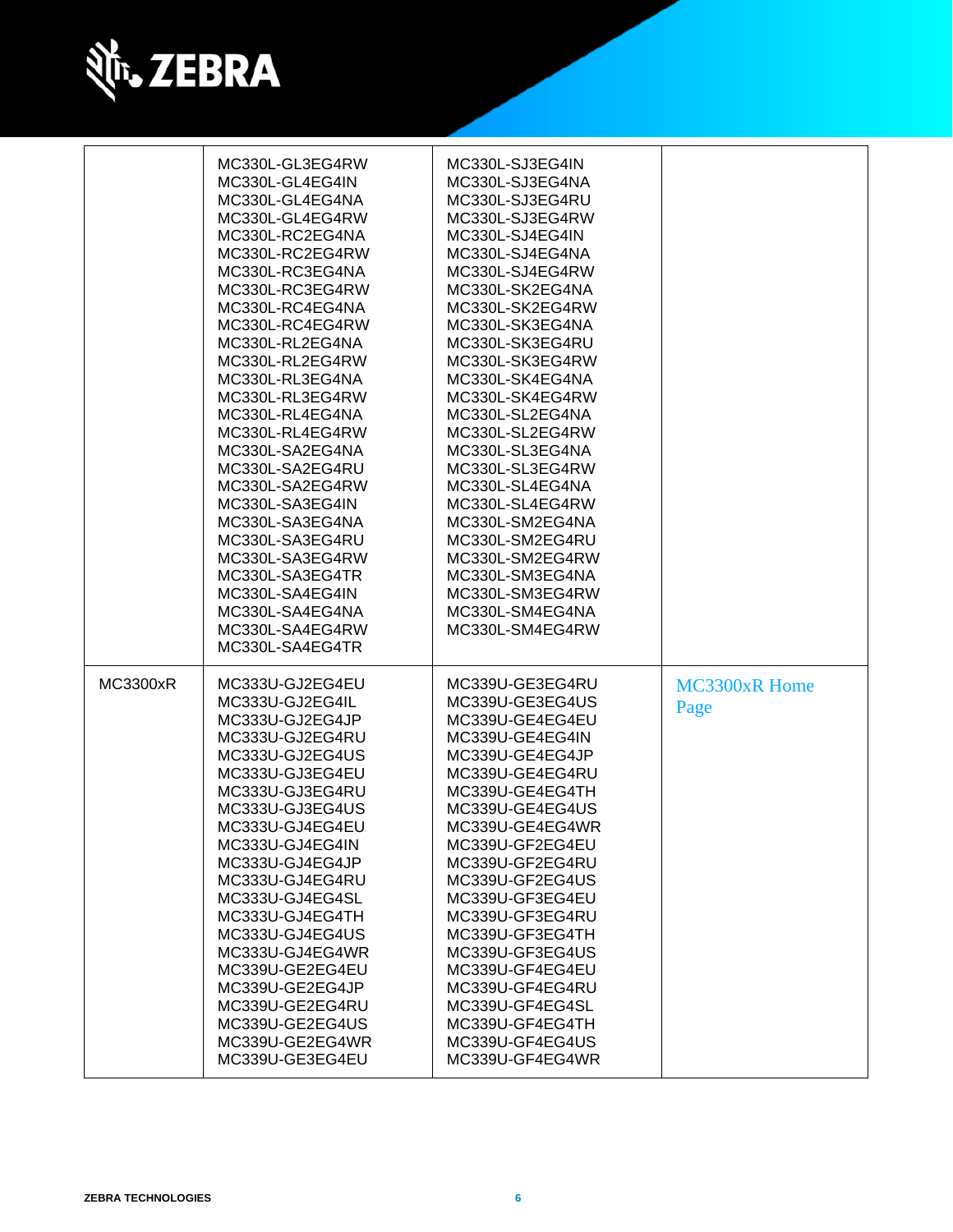

| <b>MC93</b>         | MC930B-GSXXG4XX<br>MC930P-GSXXG4XX<br>MC930P-GFXXG4XX<br>Note: 'x' Stands for wild card<br>for different configurations                                                                                                                                                                                                                                                                                                                                                  | MC930B-GSXXG4NA-XX<br>MC930P-GSXXG4NA-XX                                                                                                                                                                                                                                                                                                                                                                                                             | MC9300 Home Page      |
|---------------------|--------------------------------------------------------------------------------------------------------------------------------------------------------------------------------------------------------------------------------------------------------------------------------------------------------------------------------------------------------------------------------------------------------------------------------------------------------------------------|------------------------------------------------------------------------------------------------------------------------------------------------------------------------------------------------------------------------------------------------------------------------------------------------------------------------------------------------------------------------------------------------------------------------------------------------------|-----------------------|
| <b>PS20</b>         | PS20J-P4G1A600 PS20J-<br>P4G1A600-10 PS20J-<br>B2G1A600 PS20J-<br>B2G1A600-10 PS20J-<br>P4H1A600 PS20J-<br>P4H1A600-10 PS20J-<br>B2G2CN00 PS20J-<br>P4H2CN00                                                                                                                                                                                                                                                                                                             | PS20J-P4G2CN00 PS20J-<br>P4G1NA00 PS20J-<br>P4G1NA00-10 PS20J-<br><b>B2G1NA00 PS20J-</b><br>B2G1NA00-10 PS20J-<br>P4H1NA00 PS20J-<br>P4H1NA00-10 PS20J-<br><b>P4G1RU00</b>                                                                                                                                                                                                                                                                           | <b>PS20 Home Page</b> |
| <b>TC21</b>         | TC210K-01A222-A6<br>TC210K-01A242-A6<br>TC210K-01D221-A6<br>TC210K-01D241-A6<br>TC210K-01B212-A6<br>TC210K-01B232-A6<br>TC210K-01A422-A6<br>TC210K-01A442-A6<br>TC210K-0HD224-A6<br>TC210K-0HB224-A6<br>TC210K-0HB222-A6<br>TC210K-01A423-A6<br>TC210K-0JB224-A6<br>TC210K-01B422-NA<br>TC210K-01A222-NA<br>TC210K-01D221-NA<br>TC210K-01D241-NA<br>TC210K-0JD224-NA<br>TC210K-0JB224-NA<br>TC210K-01A242-NA<br>TC210K-01A442-NA<br>TC210K-01B212-NA<br>TC210K-01B232-NA | TC210K-01A423-NA<br>TC210K-0HD224-NA<br>TC210K-0HB224-NA<br>TC210K-0HB222-NA<br>TC210K-01A422-NA<br>TC210K-0HB224-IA<br>TC210K-01A222-IA<br>TC210K-01A242-IA<br>TC210K-01A442-IA<br>TC210K-01A422-IA<br>TC210K-01B212-IA<br>TC210K-01B232-IA<br>TC210K-01A423-IA<br>TC210K-01B232-TR<br>TC210K-01B212-TR<br>TC210K-01D221-TR<br>TC210K-01D241-TR<br>TC210K-01B212-RU<br>TC210K-01B232-RU<br>TC210K-01A222-RU<br>TC210K-0HD224-FT<br>TC210K-01B212-XP | <b>TC21 Home Page</b> |
| TC <sub>21</sub> HC | TC210K-0HD224-NA<br>KT-TC210K-0HD224-FT<br>TC210K-0HD224-A6<br>TC210K-0HB224-A6<br>TC210K-0JB224-A6<br>TC210K-0JD224-NA<br>TC210K-0JB224-NA<br>TC210K-0HB224-NA<br>TC210K-0HB222-NA<br>TC210K-0HB224-IA<br>TC210K-0HB222-NA<br>KT-TC210K-0HD224-<br>PTTP1-NA<br>KT-TC210K-0HD224-<br>PTTP2-NA                                                                                                                                                                            | KT-TC210K-0HB224-<br>PTTP1-A6<br>KT-TC210K-0HB224-<br>PTTP2-A6<br>KT-TC210K-0HD224-WFC1-<br>NA.<br>KT-TC210K-0HD224-WFC2-<br><b>NA</b><br>KT-TC210K-0HD224-WFC1-<br>FT<br>KT-TC210K-0HD224-WFC2-<br>FT.<br>KT-TC210K-0HD224-WFC1-<br>A6                                                                                                                                                                                                              | <b>TC21 Home Page</b> |

Ш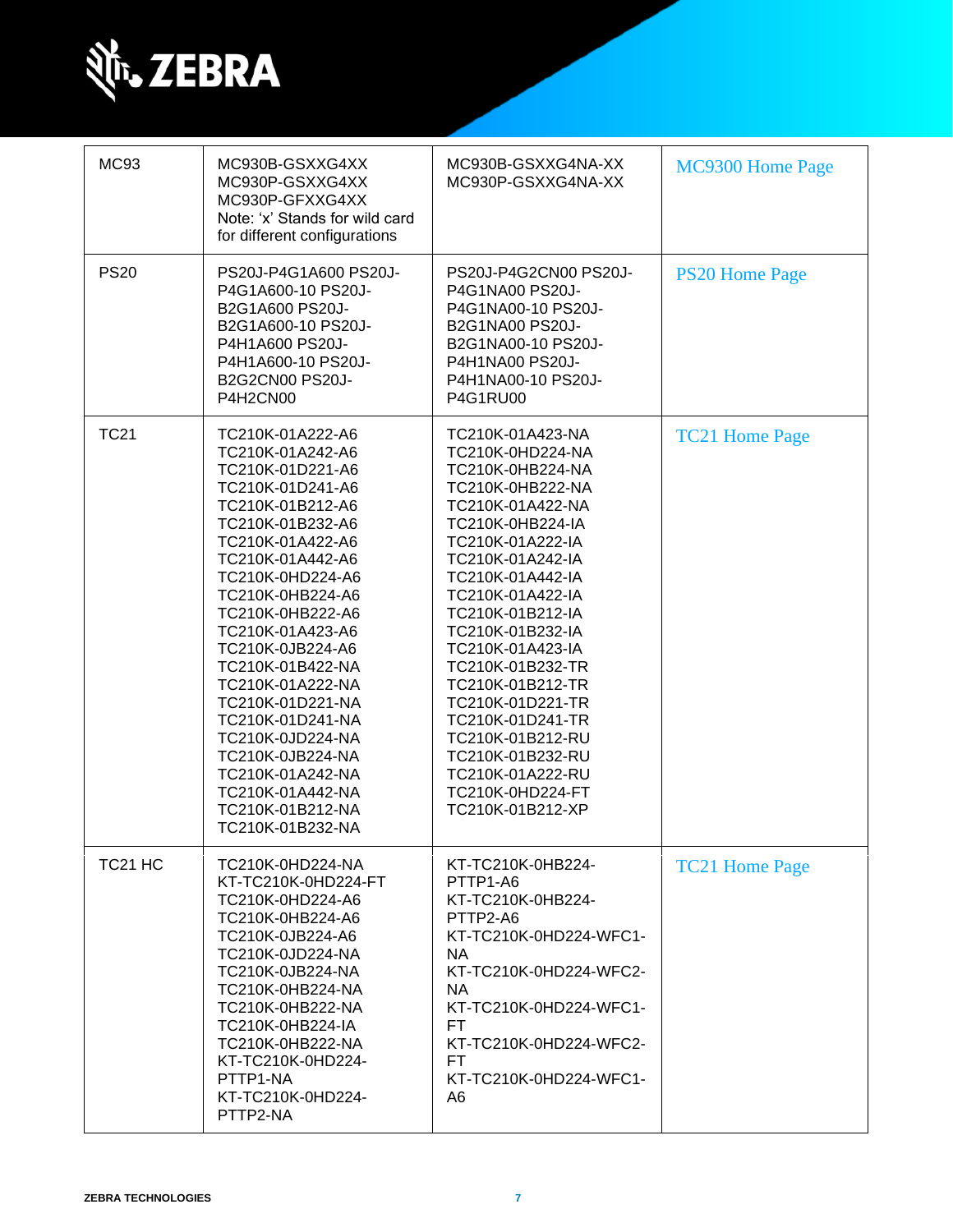

|                     | KT-TC210K-0HD224-<br>PTTP1-FT<br>KT-TC210K-0HD224-<br>PTTP2-FT<br>KT-TC210K-0HD224-<br>PTTP1-A6<br>KT-TC210K-0HD224-<br>PTTP2-A6                                                                                                                                                                                                                                                                                                                                                                                                                                                                                                         | KT-TC210K-0HD224-WFC2-<br>A6<br>KT-TC210K-0HB224-WFC1-<br>A6<br>KT-TC210K-0HB224-WFC2-<br>A <sub>6</sub>                                                                                                                                                                                                                                                                                                                                                                                                                                                                                                                                        |                       |
|---------------------|------------------------------------------------------------------------------------------------------------------------------------------------------------------------------------------------------------------------------------------------------------------------------------------------------------------------------------------------------------------------------------------------------------------------------------------------------------------------------------------------------------------------------------------------------------------------------------------------------------------------------------------|-------------------------------------------------------------------------------------------------------------------------------------------------------------------------------------------------------------------------------------------------------------------------------------------------------------------------------------------------------------------------------------------------------------------------------------------------------------------------------------------------------------------------------------------------------------------------------------------------------------------------------------------------|-----------------------|
| <b>TC26</b>         | TC26BK-11A222-A6<br>TC26BK-11A242-A6<br>TC26BK-11A422-A6<br>TC26BK-11A423-A6<br>TC26BK-11A442-A6<br>TC26BK-11B212-A6<br>TC26BK-11B232-A6<br>TC26BK-11B412-A6<br>TC26BK-11D221-A6<br>TC26BK-11D241-A6<br>TC26BK-11D421-A6<br>TC26BK-21D221-A6<br>TC26BK-21A222-A6<br>TC26BK-1HB224-A6<br>TC26BK-1HD224-A6<br>TC26BK-1JB224-A6<br>TC26BK-21A442-A6<br>TC26AK-11A222-NA<br>TC26AK-11A242-NA<br>TC26AK-11A422-NA<br>TC26AK-11A423-NA<br>TC26AK-11B212-NA<br>TC26AK-11B232-NA<br>TC26AK-11D221-NA<br>TC26AK-11D241-NA<br>TC26AK-1HB222-NA<br>TC26AK-1HB224-NA<br>TC26AK-1HD224-NA<br>TC26AK-1JD224-NA<br>TC26AK-21A222-NA<br>TC26AK-1JB224-NA | TC26AK-11A442-NA<br>TC26BK-11A222-IA<br>TC26BK-11A242-IA<br>TC26BK-11A442-IA<br>TC26BK-11B212-IA<br>TC26BK-11B232-IA<br>TC26BK-21A222-IA<br><b>TC26BK-1HB224-IA</b><br>TC26BK-11D221-IA<br>TC26BK-11A222-BR<br>TC26BK-11A242-BR<br>TC26BK-11A422-BR<br>TC26BK-11A423-BR<br>TC26BK-11A442-BR<br>TC26BK-11B212-BR<br>TC26BK-11B232-BR<br>TC26BK-11D221-BR<br>TC26BK-11D241-BR<br>TC26BK-1HB224-BR<br>TC26DK-11B212-TR<br>TC26DK-11B232-TR<br>TC26BK-11B212-TR<br>TC26BK-11B232-TR<br>TC26BK-11B212-RU<br>TC26BK-11A222-RU<br>TC26BK-11B232-RU<br>TC26BK-11A422-RU<br>TC26BK-11B212-ID<br>TC26BK-11A222-ID<br>TC26BK-11B212-XP<br>TC26AK-1HD224-FT | <b>TC26 Home Page</b> |
| TC <sub>26</sub> HC | TC26BK-1HD224-A6<br>TC26BK-1HB224-A6<br>TC26BK-1HB224-BR<br>TC26AK-1HD222-NA<br>TC26BK-1HB224-IA<br>TC26AK-1JB224-NA<br>TC26BK-1JB224-A6<br>TC26AK-1HD224-NA<br>TC26AK-1HB224-NA<br>KT-TC26AK-1HD224-FT<br>TC26AK-1HB222-NA<br>TC26AK-1JD224-NA                                                                                                                                                                                                                                                                                                                                                                                          | KT-TC26AK-1HD224-<br>PTTP2-NA<br>KT-TC26AK-1HD224-<br>PTTP1-FT<br>KT-TC26AK-1HD224-<br>PTTP2-FT<br>KT-TC26AK-1HD224-<br>WFC1-NA<br>KT-TC26AK-1HD224-<br>WFC2-NA<br>KT-TC26AK-1HD224-<br>WFC1-FT                                                                                                                                                                                                                                                                                                                                                                                                                                                 | <b>TC26 Home Page</b> |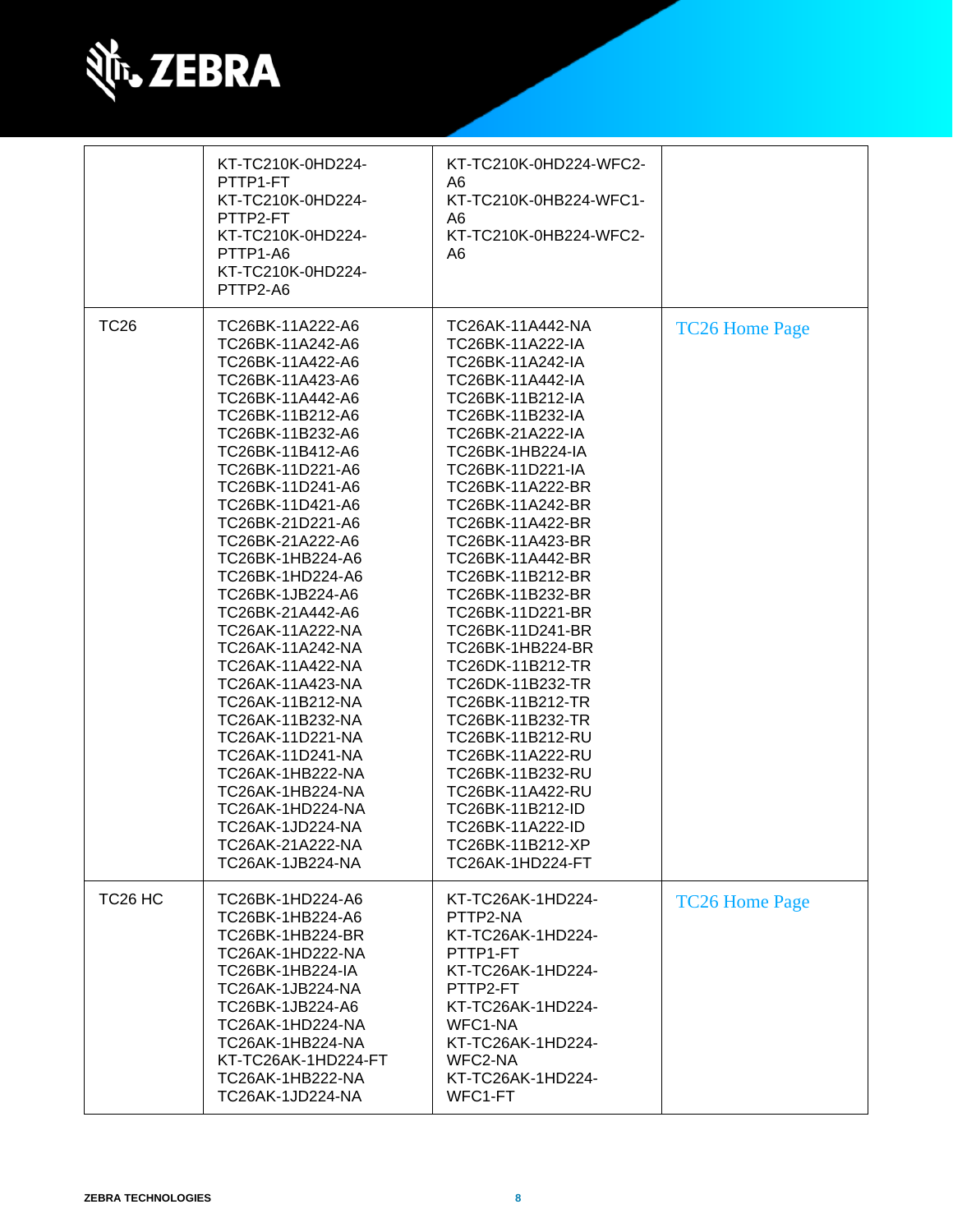

|                              | KT-TC26BK-1HD224-<br>PTTP1-A6<br>KT-TC26BK-1HD224-<br>PTTP2-A6<br>KT-TC26BK-1HB224-<br>PTTP1-A6<br>KT-TC26BK-1HB224-<br>PTTP2-A6<br>KT-TC26AK-1HD224-<br>PTTP1-NA                                                                                                                                                                                                             | KT-TC26AK-1HD224-<br>WFC2-FT<br>KT-TC26BK-1HD224-<br>WFC1-A6<br>KT-TC26BK-1HD224-<br>WFC2-A6<br>KT-TC26BK-1HB224-WFC1-<br>A6<br>KT-TC26BK-1HB224-WFC2-<br>A6                                                                                                                                                                                                         |                          |
|------------------------------|-------------------------------------------------------------------------------------------------------------------------------------------------------------------------------------------------------------------------------------------------------------------------------------------------------------------------------------------------------------------------------|----------------------------------------------------------------------------------------------------------------------------------------------------------------------------------------------------------------------------------------------------------------------------------------------------------------------------------------------------------------------|--------------------------|
| <b>TC52</b>                  | TC520K-1PEZU4P-A6<br>TC520K-1PEZU4P-NA                                                                                                                                                                                                                                                                                                                                        | TC520K-1PEZU4P-IA<br>TC520K-1PEZU4P-FT                                                                                                                                                                                                                                                                                                                               | <b>TC52 Home Page</b>    |
| $TC52 -$<br>AR1337<br>Camera | TC520K-1PFZU4P-A6                                                                                                                                                                                                                                                                                                                                                             | TC520K-1PFZU4P-NA                                                                                                                                                                                                                                                                                                                                                    | <b>TC52 Home Page</b>    |
| TC52 HC                      | TC520K-1HEZU4P-NA<br>TC520K-1HEZU4P-EA<br>TC520K-1HEZU4P-A6<br>TC520K-1HEZU4P-FT<br>TC520K-1HEZU4P-IA<br>KT-TC520K-1HCMH6P-<br>PTT1-NA<br>KT-TC520K-1HCMH6P-<br>PTT2-NA<br>KT-TC520K-1HCMH6P-<br>PTT1-FT<br>KT-TC520K-1HCMH6P-<br>PTT2-FT<br>KT-TC520K-1HCMH6P-<br>PTT1-A6<br>KT-TC520K-1HCMH6P-<br>PTT2-A6<br>KT-TC520K-1HEZU4P-<br>PTT1-NA<br>KT-TC520K-1HEZU4P-<br>PTT2-NA | KT-TC520K-1HEZU4P-<br>PTT1-FT<br>KT-TC520K-1HEZU4P-<br>PTT2-FT<br>KT-TC520K-1HEZU4P-<br><b>PTT1-A6</b><br>KT-TC520K-1HEZU4P-<br>PTT2-A6<br>KT-TC520K-1HEZU4P-<br>WFC1-NA<br>KT-TC520K-1HEZU4P-<br>WFC2-NA<br>KT-TC520K-1HEZU4P-<br>WFC1-FT<br>KT-TC520K-1HEZU4P-<br>WFC2-FT<br>KT-TC520K-1HEZU4P-<br>WFC1-A6<br>KT-TC520K-1HEZU4P-<br>WFC2-A6<br>KT-TC52-1HEZWFC1-NA | <b>TC52 HC Home Page</b> |
| TC52x                        | TC520K-1XFMU6P-NA<br>TC520K-1XFMU6P-A6<br>TC520K-1XFMU6P-TK                                                                                                                                                                                                                                                                                                                   | TC520K-1XFMU6P-FT<br>TC520K-1XFMU6P-IA                                                                                                                                                                                                                                                                                                                               | <b>TC52x Home Page</b>   |
| TC52x HC                     | TC520K-1HCMH6P-NA<br>TC520K-1HCMH6P-FT<br>TC520K-1HCMH6P-A6<br>TC520K-1HCMH6P-PTTP1-<br><b>NA</b><br>TC520K-1HCMH6P-PTTP2-<br><b>NA</b><br>TC520K-1HCMH6P-PTTP1-<br>FT.                                                                                                                                                                                                       | TC520K-1HCMH6P-PTTP2-<br>A6<br>TC520K-1HCMH6P-WFC1-<br><b>NA</b><br>TC520K-1HCMH6P-WFC2-<br><b>NA</b><br>TC520K-1HCMH6P-WFC1-<br>FT.<br>TC520K-1HCMH6P-WFC2-<br>FT.                                                                                                                                                                                                  | <b>TC52x Home Page</b>   |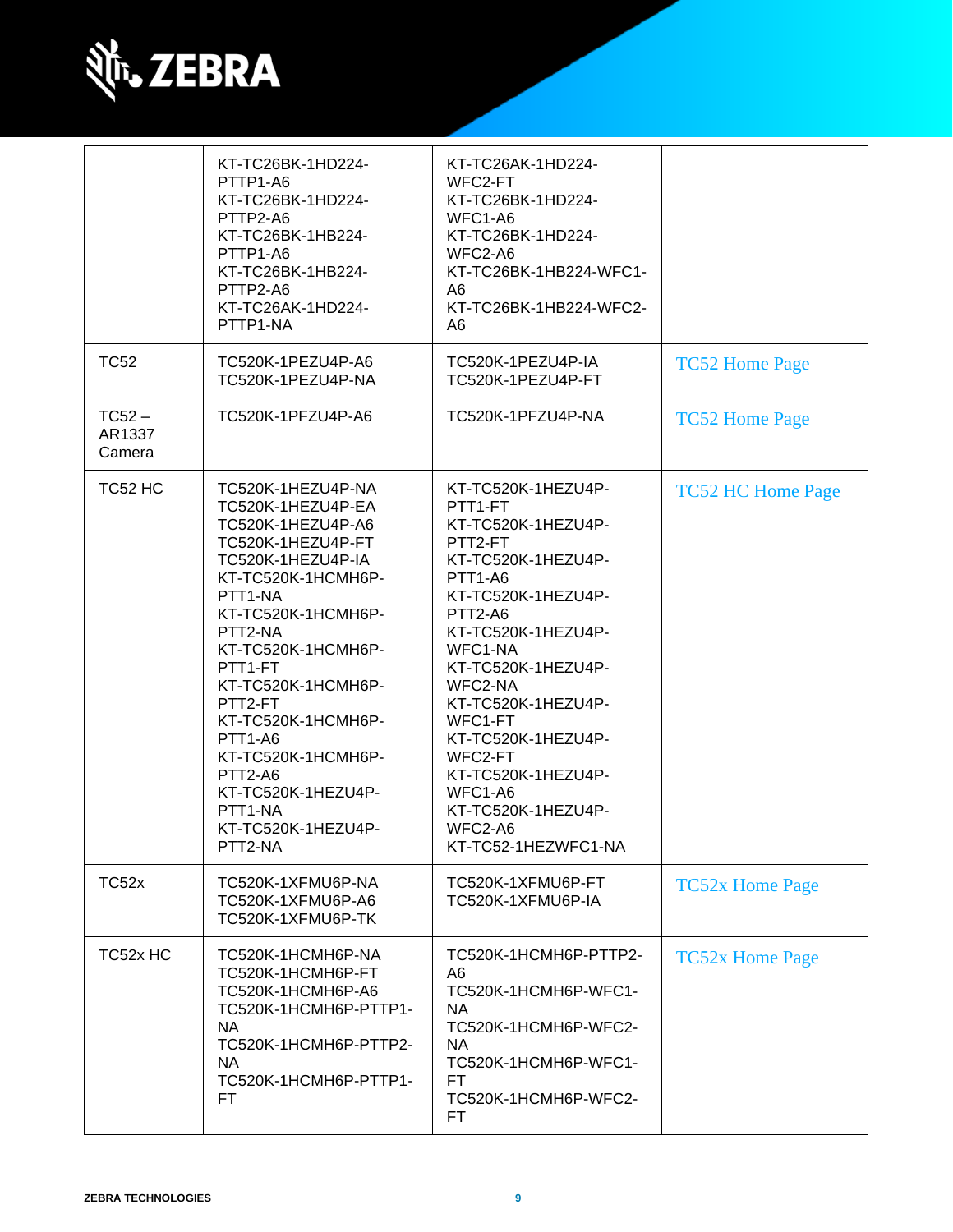

|                              | TC520K-1HCMH6P-PTTP2-                                                                                                                                                                                                                                                            | TC520K-1HCMH6P-WFC1-                                                                                                                                                                      |                         |
|------------------------------|----------------------------------------------------------------------------------------------------------------------------------------------------------------------------------------------------------------------------------------------------------------------------------|-------------------------------------------------------------------------------------------------------------------------------------------------------------------------------------------|-------------------------|
|                              | FT.<br>TC520K-1HCMH6P-PTTP1-<br>A6                                                                                                                                                                                                                                               | A6<br>TC520K-1HCMH6P-WFC2-<br>A6                                                                                                                                                          |                         |
|                              |                                                                                                                                                                                                                                                                                  | KT-TC52X-1HCMWFC1-NA                                                                                                                                                                      |                         |
| <b>TC57</b>                  | TC57HO-1PEZU4P-A6<br>TC57HO-1PEZU4P-IA<br>TC57HO-1PEZU4P-NA<br>TC57HO-1PEZU4P-XP                                                                                                                                                                                                 | TC57HO-1PEZU4P-BR<br>TC57HO-1PEZU4P-ID<br>TC57HO-1PEZU4P-FT                                                                                                                               | <b>TC57 Home Page</b>   |
| $TC57 -$<br>AR1337<br>Camera | TC57HO-1PFZU4P-A6                                                                                                                                                                                                                                                                | TC57HO-1PFZU4P-NA                                                                                                                                                                         | <b>TC57 Home Page</b>   |
| TC57x                        | TC57HO-1XFMU6P-A6<br>TC57HO-1XFMU6P-BR<br>TC57HO-1XFMU6P-IA<br>TC57HO-1XFMU6P-FT                                                                                                                                                                                                 | TC57HO-1XFMU6P-ID<br>TC57JO-1XFMU6P-TK<br>TC57HO-1XFMU6P-NA<br>TC57HO-1XFMU6P-RU                                                                                                          | <b>TC57X Home Page</b>  |
| <b>TC72</b>                  | TC720L-0ME24B0-A6<br>TC720L-0ME24B0-NA<br>TC720L-0ME24B0-BR<br>TC720L-0ME24B0-IA                                                                                                                                                                                                 | TC720L-0ME24B0-TN<br>TC720L-0ME24B0-FT<br>TC720L-0MJ24B0-A6<br>TC720L-0MJ24B0-NA                                                                                                          | <b>TC72 Home Page</b>   |
| $TC72 -$<br>AR1337<br>Camera | TC720L-0MK24B0-A6<br>TC720L-0MK24B0-NA                                                                                                                                                                                                                                           | TC720L-0ML24B0-A6<br>TC720L-0ML24B0-NA                                                                                                                                                    | <b>TC72 Home Page</b>   |
| <b>TC77</b>                  | TC77HL-5ME24BG-A6<br>TC77HL-5ME24BD-IA<br>TC77HL-5ME24BG-FT<br>(FIPS_SKU)<br>TC77HL-7MJ24BG-A6<br>TC77HL-5ME24BD-ID<br>TC77HL-5ME24BG-EA<br>TC77HL-5ME24BG-NA                                                                                                                    | TC77HL-5MG24BG-EA<br>TC77HL-6ME34BG-A6<br>TC77HL-5ME24BD-BR<br>TC77HL-5MJ24BG-A6<br>TC77HL-5ME24BG-RU<br>TC77HL-5MJ24BG-NA<br>TC77HL-7MJ24BG-NA                                           | <b>TC77 Home Page</b>   |
| $TC77-$<br>AR1337<br>Camera  | TC77HL-5MK24BG-A6<br>TC77HL-5MK24BG-NA                                                                                                                                                                                                                                           | TC77HL-5ML24BG-A6<br>TC77HL-5ML24BG-NA                                                                                                                                                    | <b>TC77 Home Page</b>   |
| <b>TC8300</b>                | TC83B0-x005A510NA<br>TC83B0-x005A61CNA<br>TC83BH-x205A710NA<br>TC83B0-x005A510RW<br>TC83B0-x005A61CRW<br>TC83BH-x205A710RW<br>TC83B0-x005A510IN<br>TC83B0-x005A61CIN<br>TC83BH-x205A710IN<br>TC83BH-x206A710NA<br>Note: 'x' Stands for wild card<br>for different configurations | TC83BH-x206A710RW<br>TC83B0-4005A610NA<br>TC83B0-4005A610RW<br>TC83B0-4005A610IN<br>TC83B0-5005A610NA<br>TC83B0-5005A610RW<br>TC83B0-5005A610IN<br>TC83B0-x005A510TA<br>TC83BH-x205A710TA | <b>TC8300 Home Page</b> |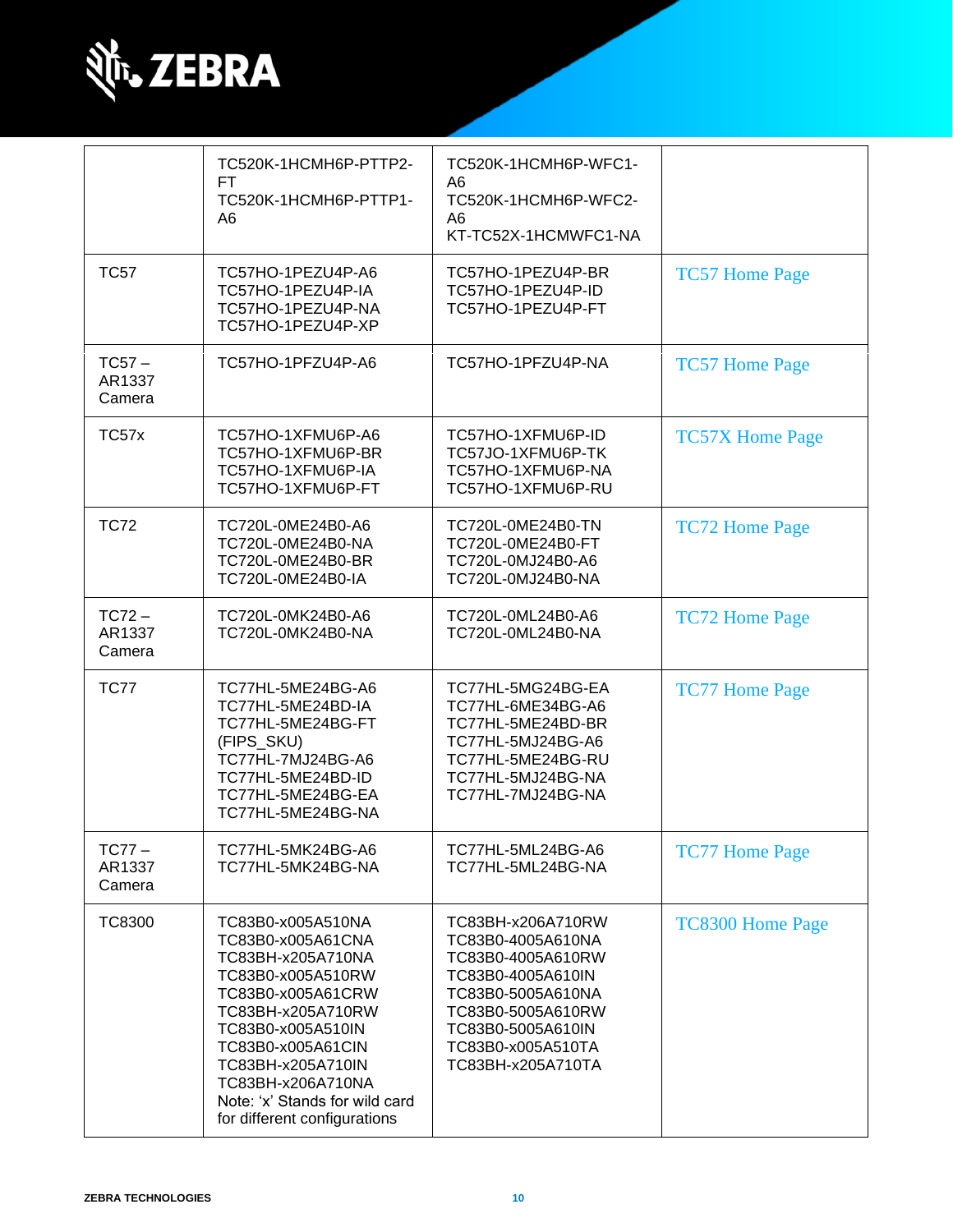

| VC8300 8"  | VC83-08FOCABAABA-I<br>VC83-08FOCQBAABA-I<br>VC83-08FOCQBAABANA<br>VC83-08SOCABAABA-I                           | VC83-08SOCQBAABA-I<br>VC83-08SOCQBAABANA<br>VC83-08SOCQBAABAIN                                                 | VC8300 Home Page |
|------------|----------------------------------------------------------------------------------------------------------------|----------------------------------------------------------------------------------------------------------------|------------------|
| VC8300 10" | VC83-10SSCNBAABANA<br>VC83-10SSCNBAABA-I                                                                       | VC83-10SSCNBAABARU<br>VC83-10SSCNBAABATR                                                                       |                  |
| WT6300     | WT63B0-TS0QNERW<br>WT63B0-TS0QNENA<br>WT63B0-TS0QNE01<br>WT63B0-TX0QNERW<br>WT63B0-TX0QNENA<br>WT63B0-TS0QNETR | WT63B0-TS0QNERU<br>WT63B0-TX0QNERU<br>WT63B0-KS0QNERW<br>WT63B0-KS0QNENA<br>WT63B0-KX0QNERW<br>WT63B0-KX0ONENA | WT6300 Home Page |

### **Component Versions**

| <b>Component / Description</b>    | <b>Version</b>           |
|-----------------------------------|--------------------------|
| Linux Kernel                      | 4.19.157-perf            |
| AnalyticsMgr                      | 10.0.0.1002              |
| <b>Android SDK Level</b>          | 30                       |
| Audio (Microphone and Speaker)    | 0.30.0.0                 |
| <b>Battery Manager</b>            | 1.2.9                    |
| <b>Bluetooth Pairing Utility</b>  | 3.24                     |
| Camera                            | 2.0.002                  |
| DataWedge                         | 11.1.31                  |
| <b>EMDK</b>                       | 11.0.118.4018            |
| <b>Files</b>                      | r_aml_301501600          |
| License Manager and License agent | 6.0.8 and 6.0.23.5.0.1   |
| <b>MXMF</b>                       | 11.1.0.21                |
| <b>NFC</b>                        | NFC_NCIHALx_AR18C0.b.1.0 |
| OEM info                          | 9.0.0.466                |
| <b>OSX</b>                        | QCT. 110.11.10.9         |
| RXlogger                          | 7.0.1.0                  |